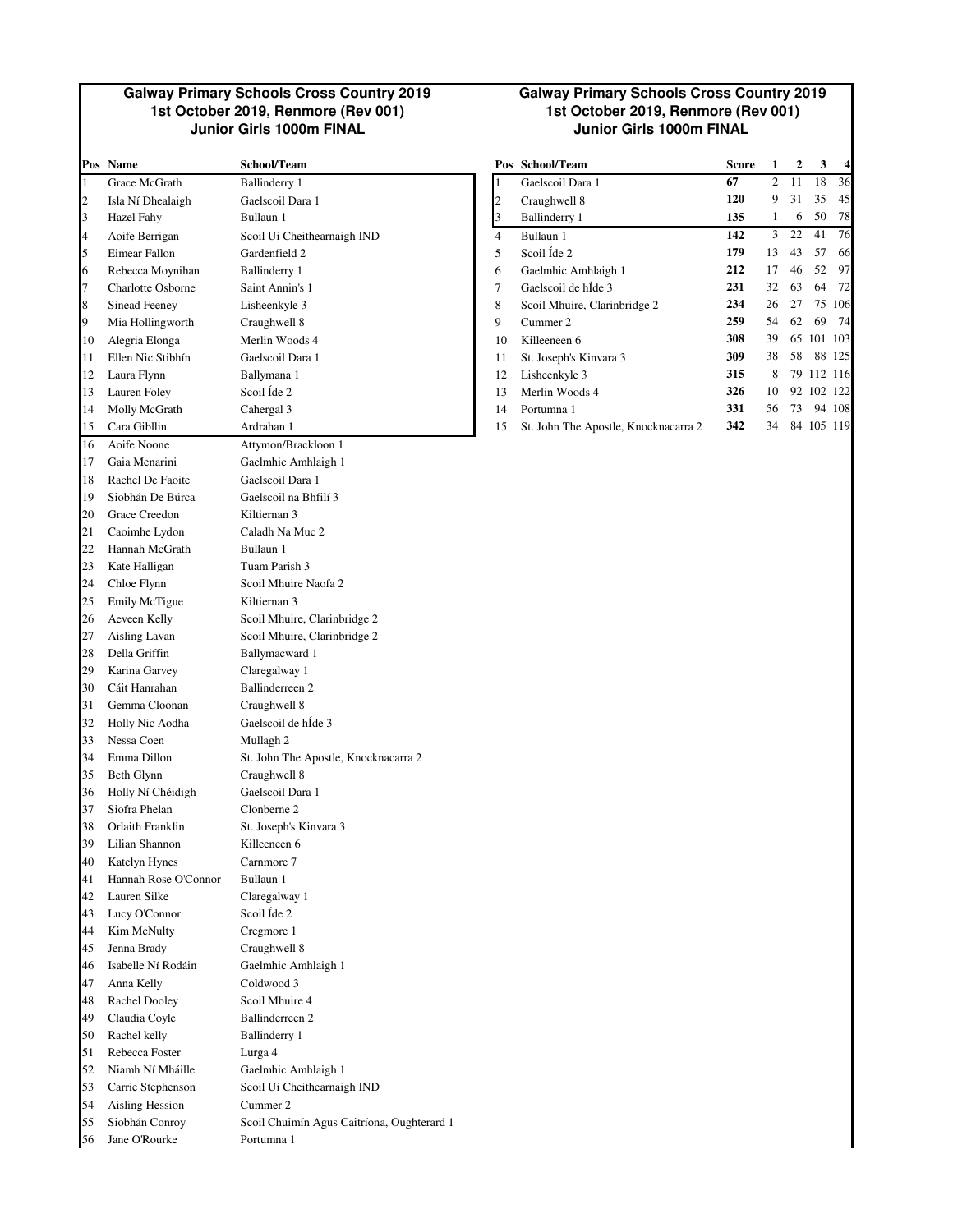57 Maeve Comer Byrne Scoil Íde 2 58 Grace Kelly St. Joseph's Kinvara 3 59 Michelle Osborne Caladh Na Muc 2 60 Holly Ó Gallchóir Scoil Iognáid 3 61 Kate Lavelle Gaelscoil riada 1 62 Christine Gordon Cummer 2 63 Aisling Ní Chosrachain Gaelscoil de hÍde 3 64 Lsabella Ní Leathlobhair Gaelscoil de hÍde 3 65 Kiahna Morrison Killeeneen 6 66 Hannah Gannon-Rae Scoil Íde 2 67 Taillte Ní Cheallacháin Gaelscoil Iarfhlatha 4 68 Lauren O'Flaherty Tierneevin 1 69 Orla Newell Cummer 2 70 Eilí Ní Thornóir Gaelscoil Dara 1 71 Anna Whiriskey Ardrahan 1 72 Leah Ní Cholmain Gaelscoil de hÍde 3 73 Allie Smith Portumna 1 74 Saoirse Maguire Cummer 2 75 Kate O'Dea Scoil Mhuire, Clarinbridge 2 76 Ally Cannon Bullaun 1 77 Michelle Nnadi Scoil Chaitríona, Renmore 4 78 Niaomi Brenann Ballinderry 1 79 Erin Finnerty Lisheenkyle 3 80 Emilly Hewitt Craughwell 8 81 Lisa Harty Scoil Ui Cheithearnaigh IND 82 Jessica Moynihan Ballinderry 1 83 Isabelle Comer Cummer 2 84 Lucy Lynch St. John The Apostle, Knocknacarra 2 85 Saoirse O'Donnell Craughwell 8 86 Aoibheann Lynch Scoil Íde 2 87 Laura Gibbs Scoil Mhuire, Oranmore. 1 88 Eleanor McKavanagh St. Joseph's Kinvara 3 89 Katie Ní ír Gaelscoil Dara IND 90 Elva Ní Thuathail Scoil Iognáid 3 91 Issy De Búrca Gaelscoil de hÍde 3 92 Amdie Elonga Merlin Woods 4 93 Lauren Ward Scoil Bhríde Mionloch 1 94 Molly Madden Portumna 1 95 Helen McLoughlin Scoil Chaitríona, Renmore 4 96 Zuzanna P Scoil Chaitríona, Renmore 4 97 Neasa Ní Ghairbhith Gaelmhic Amhlaigh 1 98 Eve Connolly Bullaun 1 99 Róisín Costello Newcastle Athenry 1 100 Lucy Ní Nualláin Gaelmhic Amhlaigh 1 101 Elsa Heaney Killeeneen 6 102 Nina Wijas Merlin Woods 4 103 Sophie Kehoe Killeeneen 6 104 Maeve Ní Shiordáin Gaelmhic Amhlaigh 1 105 Danielle Earley St. John The Apostle, Knocknacarra 2 106 Amy Sheridan Scoil Mhuire, Clarinbridge 2 107 Megan Smith Carrabane 1 108 Eve Kenny Portumna 1 109 Clodagh Ní Chonghaile Scoil Iognáid 3 110 Alison Cashell Scoil Íde 2 111 Leah Delaney Cummer 2 112 Aoife Stevens Lisheenkyle 3 113 Ali Doran Scoil Mhuire, Clarinbridge 2 114 Aisling Ní Eidhin Gaelscoil de hÍde 3 115 Annalysse Nally Ballinderry 1 116 Grace Kelly Lisheenkyle 3 117 Kayla Dolan Killeeneen 6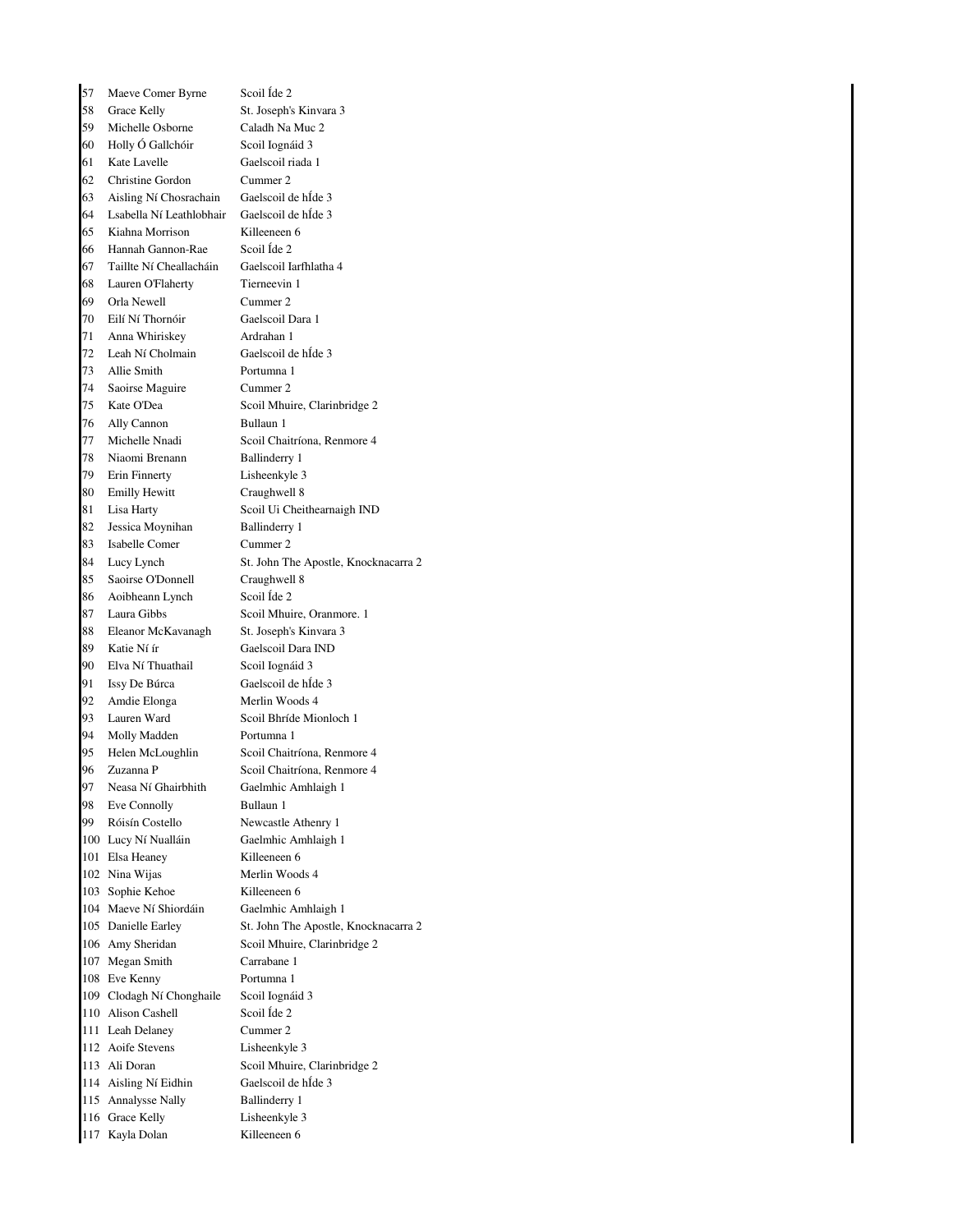| 118 Lia Corcoran    | Killeeneen 6                         |
|---------------------|--------------------------------------|
| 119 Abi Gilligan    | St. John The Apostle, Knocknacarra 2 |
| 120 Niamh Kennedy   | Scoil Bhríde Mionloch 1              |
| 121 Rachel O'Grady  | St. John The Apostle, Knocknacarra 2 |
| 122 Daria Turzynska | Merlin Woods 4                       |
| 123 Iga Ratajczak   | Merlin Woods 4                       |
| 124 N Murphy 2      | St. John The Apostle, Knocknacarra 2 |
| 125 Sadie Byrne     | St. Joseph's Kinvara 3               |
| 126 Sophie Cullina  | Merlin Woods 4                       |
| 127 Cara Corless    | St. Joseph's Kinvara 3               |
| 128 Isabelle Keane  | Bullaun 1                            |

## **Galway Primary Schools Cross Country 2019 1st October 2019, Renmore (Rev 001)**

| Pos            | Name                  | School/Team                          | Pos            | School/Team                          | Score | 1              | 2  | 3          | 4      |
|----------------|-----------------------|--------------------------------------|----------------|--------------------------------------|-------|----------------|----|------------|--------|
| $\mathbf{1}$   | Stephen Joyce         | Scoil Iosaif Naofa, Oranmore 1       | 1              | Scoil Iosaif Naofa, Oranmore 1       | 111   | $\mathbf{1}$   | 22 | 29         | 59     |
| $\overline{c}$ | Éanna Mac Craith      | Gaelscoil Iarfhlatha 3               | $\overline{c}$ | Gaelscoil Riabhach 2                 | 122   | $\overline{7}$ | 32 | 35         | 48     |
| 3              | David Casserly        | Scoil Iosaif Naofa, Oranmore         | 3              | Craughwell 4                         | 122   | 8              | 23 | 33         | 58     |
| 4              | Cian Mac Fhinn        | Gaelscoil Iarfhlatha 3               | $\overline{4}$ | St. Brendan's 2                      | 161   | 14             | 31 | 53         | 63     |
| 5              | Dylan Hogan           | Mullagh IND                          | 5              | Gaelscoil Dara 2                     | 175   | 38             | 43 | 45         | 49     |
| 6              | Colm McCarthy         | Athenry Boys 1                       | 6              | Ardrahan 4                           | 194   | 11             | 37 |            | 44 102 |
| $\overline{7}$ | Ryan Ó Creimín        | Gaelscoil Riabhach 2                 | $\overline{7}$ | Ballinderreen 5                      | 213   | 10             | 18 |            | 85 100 |
| 8              | Alan Hallinan         | Craughwell 4                         | 8              | Lurga 3                              | 227   | 12             | 68 | 70         | 77     |
| 9              | Eoin Larkin           | Mullagh IND                          | 9              | Scoil Iognáid 4                      | 261   | 27             | 69 | 74         | 91     |
| 10             | Liam Bailey           | Ballinderreen 5                      | 10             | Gaelscoil de hÍde 1                  | 266   | 46             | 50 | 78         | 92     |
| 11             | <b>Ultan O'Connor</b> | Ardrahan 4                           | 11             | Scoil Einde BNS Salthill 1           | 307   | 57             | 71 | 89         | 90     |
| 12             | Luke Walsh            | Lurga 3                              | 12             | St. John The Apostle, Knocknacarra 4 | 313   | 20             |    | 54 115 124 |        |
| 13             | Patrick Gavin         | Cooloo IND                           | 13             | Carrabane 4                          | 316   | 61             | 67 |            | 82 106 |
| 14             | Matthew Forde         | St. Brendan's 2                      | 14             | Gaelmhic Amhlaigh 2                  | 359   | 52             |    | 95 104 108 |        |
| 15             | Daniel O'Halloran     | Lisheenkyle 4                        |                |                                      |       |                |    |            |        |
| 16             | Jason McDonagh        | Tuam Parish 1                        |                |                                      |       |                |    |            |        |
| 17             | Alan Corcoran         | Scoil Chaitríona, Renmore 3          |                |                                      |       |                |    |            |        |
| 18             | Ciarán Considine      | Ballinderreen 5                      |                |                                      |       |                |    |            |        |
| 19             | Luke Geary            | Newcastle Athenry 2                  |                |                                      |       |                |    |            |        |
| 20             | Leon Coll             | St. John The Apostle, Knocknacarra 4 |                |                                      |       |                |    |            |        |
| 21             | Tadhg Mac Carthaigh   | Bullaun 3                            |                |                                      |       |                |    |            |        |
| 22             | Aaron Hanrahan        | Scoil Iosaif Naofa, Oranmore 1       |                |                                      |       |                |    |            |        |
| 23             | Jack Cahill           | Craughwell 4                         |                |                                      |       |                |    |            |        |
| 24             | Rian Donoghue         | Newcastle Athenry 2                  |                |                                      |       |                |    |            |        |
| 25             | Kealan Moran          | Sylane 1                             |                |                                      |       |                |    |            |        |
| 26             | Alan Warde            | Cregmore 2                           |                |                                      |       |                |    |            |        |
| 27             | Dilean Mac Giollaráin | Scoil Iognáid 4                      |                |                                      |       |                |    |            |        |
| 28             | Oisín O'Donovan       | Ballymana 2                          |                |                                      |       |                |    |            |        |
| 29             | Ojay Emihian          | Scoil Iosaif Naofa, Oranmore 1       |                |                                      |       |                |    |            |        |
| 30             | Thomas Riordan        | <b>Ballinderry 3</b>                 |                |                                      |       |                |    |            |        |
| 31             | Enoch Adediji         | St. Brendan's 2                      |                |                                      |       |                |    |            |        |
| 32             | Harry Bairéad         | Gaelscoil Riabhach 2                 |                |                                      |       |                |    |            |        |
| 33             | Daniel Farrelly       | Craughwell 4                         |                |                                      |       |                |    |            |        |
| 34             | Dara Hayes            | Portumna 4                           |                |                                      |       |                |    |            |        |
| 35             | Cormac Ó Donalláin    | Gaelscoil Riabhach 2                 |                |                                      |       |                |    |            |        |
| 36             | Eanna Flynn           | Castlehackett IND                    |                |                                      |       |                |    |            |        |
| 37             | Aidan Donohue         | Ardrahan 4                           |                |                                      |       |                |    |            |        |
| 38             | Hugo Laighneach       | Gaelscoil Dara 2                     |                |                                      |       |                |    |            |        |
| 39             | Pauric Murray         | Portumna 4                           |                |                                      |       |                |    |            |        |
| 40             | Aaron Madden          | Claregalway 2                        |                |                                      |       |                |    |            |        |
| 41             | Aaron Diskin          | Clonberne 3                          |                |                                      |       |                |    |            |        |
| 42             | Ethan Horan           | Killeeneen 7                         |                |                                      |       |                |    |            |        |
| 43             | Finn Laighneach       | Gaelscoil Dara 2                     |                |                                      |       |                |    |            |        |

#### **Galway Primary Schools Cross Country 2019 1st October 2019, Renmore (Rev 001) Junior Boys 1000m FINAL Junior Boys 1000m FINAL**

|    | Pos Name             | School/Team                    |    | Pos School/Team                      | <b>Score</b> |    | 2  | 3          | $\overline{4}$ |
|----|----------------------|--------------------------------|----|--------------------------------------|--------------|----|----|------------|----------------|
|    | Stephen Joyce        | Scoil Iosaif Naofa, Oranmore 1 |    | Scoil Iosaif Naofa, Oranmore 1       | 111          |    | 22 | 29         | 59             |
| 2  | Éanna Mac Craith     | Gaelscoil Iarfhlatha 3         |    | Gaelscoil Riabhach 2                 | 122          | 7  | 32 | 35         | 48             |
| 3  | David Casserly       | Scoil Iosaif Naofa, Oranmore   |    | Craughwell 4                         | 122          | 8  | 23 | 33         | 58             |
| 4  | Cian Mac Fhinn       | Gaelscoil Iarfhlatha 3         | 4  | St. Brendan's 2                      | 161          | 14 | 31 | 53         | 63             |
| 5  | Dylan Hogan          | Mullagh IND                    | 5  | Gaelscoil Dara 2                     | 175          | 38 | 43 | 45         | 49             |
| 6  | Colm McCarthy        | Athenry Boys 1                 | 6  | Ardrahan 4                           | 194          | 11 | 37 |            | 44 102         |
| 7  | Ryan Ó Creimín       | Gaelscoil Riabhach 2           | 7  | Ballinderreen 5                      | 213          | 10 | 18 |            | 85 100         |
| 8  | Alan Hallinan        | Craughwell 4                   | 8  | Lurga 3                              | 227          | 12 | 68 | 70         | <b>77</b>      |
| 9  | Eoin Larkin          | Mullagh IND                    | 9  | Scoil Iognáid 4                      | 261          | 27 | 69 | 74         | 91             |
| 10 | Liam Bailey          | Ballinderreen 5                | 10 | Gaelscoil de hÍde 1                  | 266          | 46 | 50 | 78         | 92             |
| 11 | Ultan O'Connor       | Ardrahan 4                     | 11 | Scoil Einde BNS Salthill 1           | 307          | 57 | 71 | 89         | 90             |
| 12 | Luke Walsh           | Lurga 3                        | 12 | St. John The Apostle, Knocknacarra 4 | 313          | 20 |    | 54 115 124 |                |
| 13 | Patrick Gavin        | Cooloo IND                     | 13 | Carrabane 4                          | 316          | 61 | 67 |            | 82 106         |
| 14 | <b>Matthew Forde</b> | St. Brendan's 2                | 14 | Gaelmhic Amhlaigh 2                  | 359          | 52 |    | 95 104 108 |                |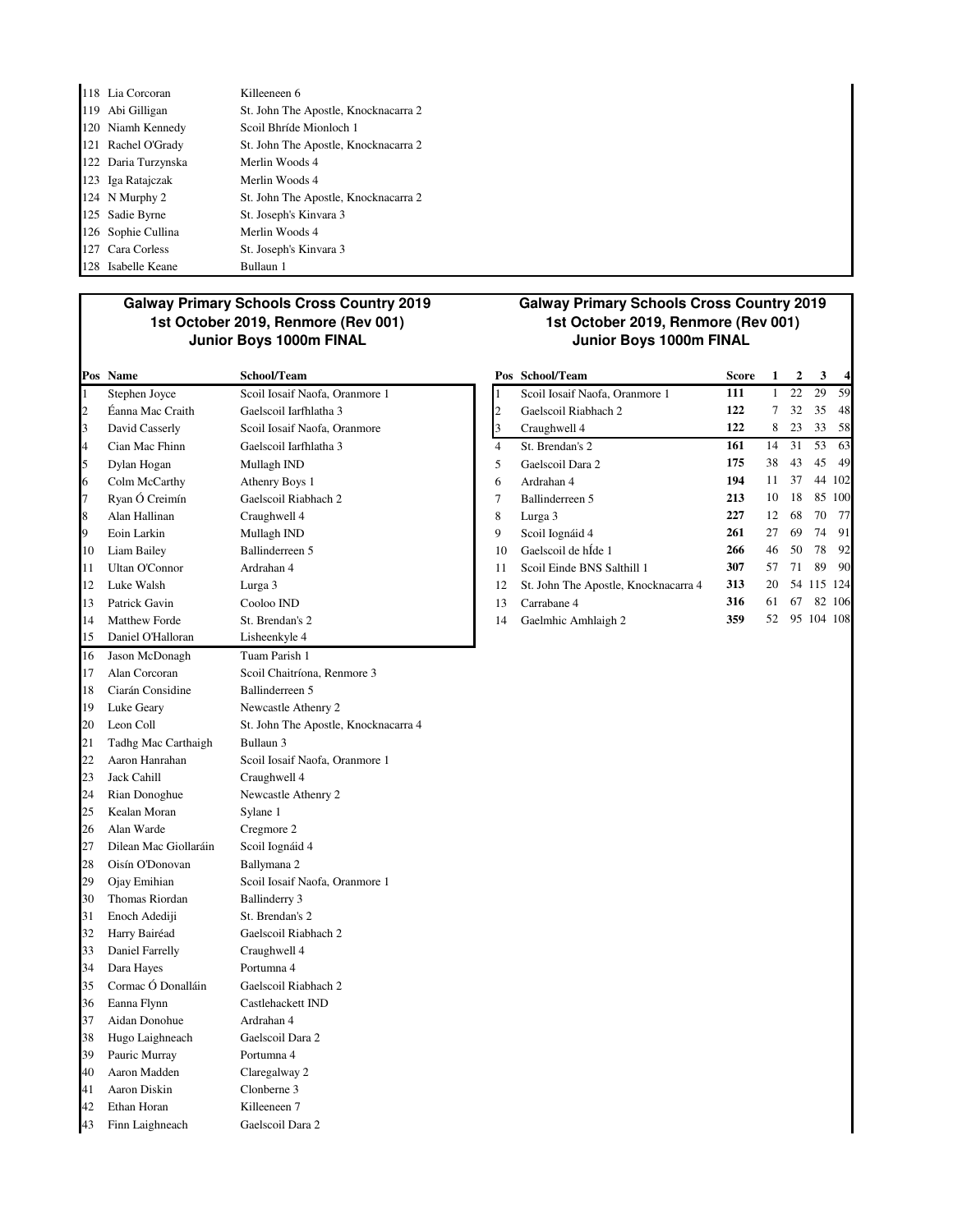| 44 | Conor Barry                             | Ardrahan 4                                  |
|----|-----------------------------------------|---------------------------------------------|
| 45 | Jamie De Paor                           | Gaelscoil Dara 2                            |
| 46 | James Ó Cléirigh                        | Gaelscoil de hÍde 1                         |
| 47 | <b>Arthur Fernandes</b>                 | Tierneevin 4                                |
| 48 | Luke Ó Laighléis                        | Gaelscoil Riabhach 2                        |
| 49 | Breandán Ó Deaghlaigh                   | Gaelscoil Dara 2                            |
| 50 | David Frazer                            | Gaelscoil de hÍde 1                         |
| 51 | Callum Oilbheár                         | Gaelscoil Dara 2                            |
| 52 | Cathal Ó Riain                          | Gaelmhic Amhlaigh 2                         |
| 53 | Conor Cunningham                        | St. Brendan's 2                             |
| 54 |                                         | St. John The Apostle, Knocknacarra 4        |
|    | Noah Quinn                              |                                             |
| 55 | Shane McInerney                         | St. Joseph's Kinvara 1                      |
| 56 | <b>UNKNOWN</b>                          | Náisiúnta Cholmcille IND                    |
| 57 | Karl O'Brien                            | Scoil Einde BNS Salthill 1                  |
| 58 | Darragh O'Donnell                       | Craughwell 4                                |
| 59 | Patrick McGrath                         | Scoil Iosaif Naofa, Oranmore 1              |
| 60 | <b>Ryan Hession</b>                     | Gardenfield 3                               |
| 61 | Luke Connaughton                        | Carrabane 4                                 |
| 62 | Jack Finneran                           | Newtown 3                                   |
| 63 | Joshua Forde                            | St. Brendan's 2                             |
| 64 | Ronan Meehan                            | Scoil Bhríde, Lackagh 2                     |
| 65 | Jimmy Cleary                            | St. Michaels Mervue 1                       |
| 66 | Sean Cleare                             | Scoil Iosaif Naofa, Oranmore 1              |
| 67 | <b>Eoghan Geraghty</b>                  | Carrabane 4                                 |
| 68 | Cian Loughnane                          | Lurga 3                                     |
| 69 | Oisín McCartán                          | Scoil Iognáid 4                             |
| 70 | <b>Richard Staunton</b>                 | Lurga 3                                     |
| 71 | Jamal Sow                               | Scoil Einde BNS Salthill 1                  |
| 72 | Sam McNena                              | Scoil Bhríde Mionloch 2                     |
| 73 | Eoin Middleton                          | Craughwell 4                                |
| 74 |                                         | Scoil Iognáid 4                             |
| 75 | Aaron Lynskey<br>Tom McAleer            | Scoil Chuimín Agus Caitríona, Oughterard 2  |
| 76 |                                         | Kiltiernan 4                                |
|    | <b>Jack Dempsey</b>                     |                                             |
| 77 | Evan Gantley                            | Lurga 3                                     |
| 78 | Keelin Ó Gríofa                         | Gaelscoil de hÍde 1                         |
| 79 | Milo Heaney                             | St. Joseph's Kinvara 1                      |
| 80 | <b>Barry Treacy</b>                     | Cregmore 2                                  |
| 81 | Joshua Kennedy                          | St. Joseph's Kinvara 1                      |
| 82 | Eanna Spellman                          | Carrabane 4                                 |
| 83 | Daniel Gilmore                          | Craughwell 4                                |
| 84 | <b>Shane Thomas</b>                     | Carnaun IND                                 |
| 85 | Adam Keane                              | Ballinderreen 5                             |
| 86 | Ciaran Collins                          | Carnmore 5                                  |
| 87 | Paul Cotter                             | Tuam Parish 1                               |
| 88 | Keelan Keady                            | Claddagh 3                                  |
| 89 | Michal Fullard                          | Scoil Einde BNS Salthill 1                  |
| 90 | <b>Brian Clarke</b>                     | Scoil Einde BNS Salthill 1                  |
| 91 | Eoin Bruzzi                             | Scoil Iognáid 4                             |
| 92 | Cian Ó Mainnín                          | Gaelscoil de hÍde 1                         |
| 93 | Dara Simpson                            | Gaelscoil de hÍde 1                         |
| 94 | Sean O'Halloran                         | St. Michaels Mervue 1                       |
| 95 | Oisín Mac Oireachtaigh                  | Gaelmhic Amhlaigh 2                         |
| 96 | Killian Higgins                         | Cummer 1                                    |
| 97 | Charlie Claxton-Rools                   | Scoil Chaitríona, Renmore 3                 |
| 98 | Eamon Murray                            | Portumna 4                                  |
| 99 | Éanna Ó Dónalláin                       | Gaelscoil Riabhach 2                        |
|    |                                         | Ballinderreen 5                             |
|    | 100 Brian King                          |                                             |
|    | 101 Jason So                            | Scoil Einde BNS Salthill 1                  |
|    | 102 Michael Fee                         | Ardrahan 4                                  |
|    |                                         |                                             |
|    | 103 Jamie Mac Uaid<br>104 Shaane Rather | Gaelscoil Riabhach 2<br>Gaelmhic Amhlaigh 2 |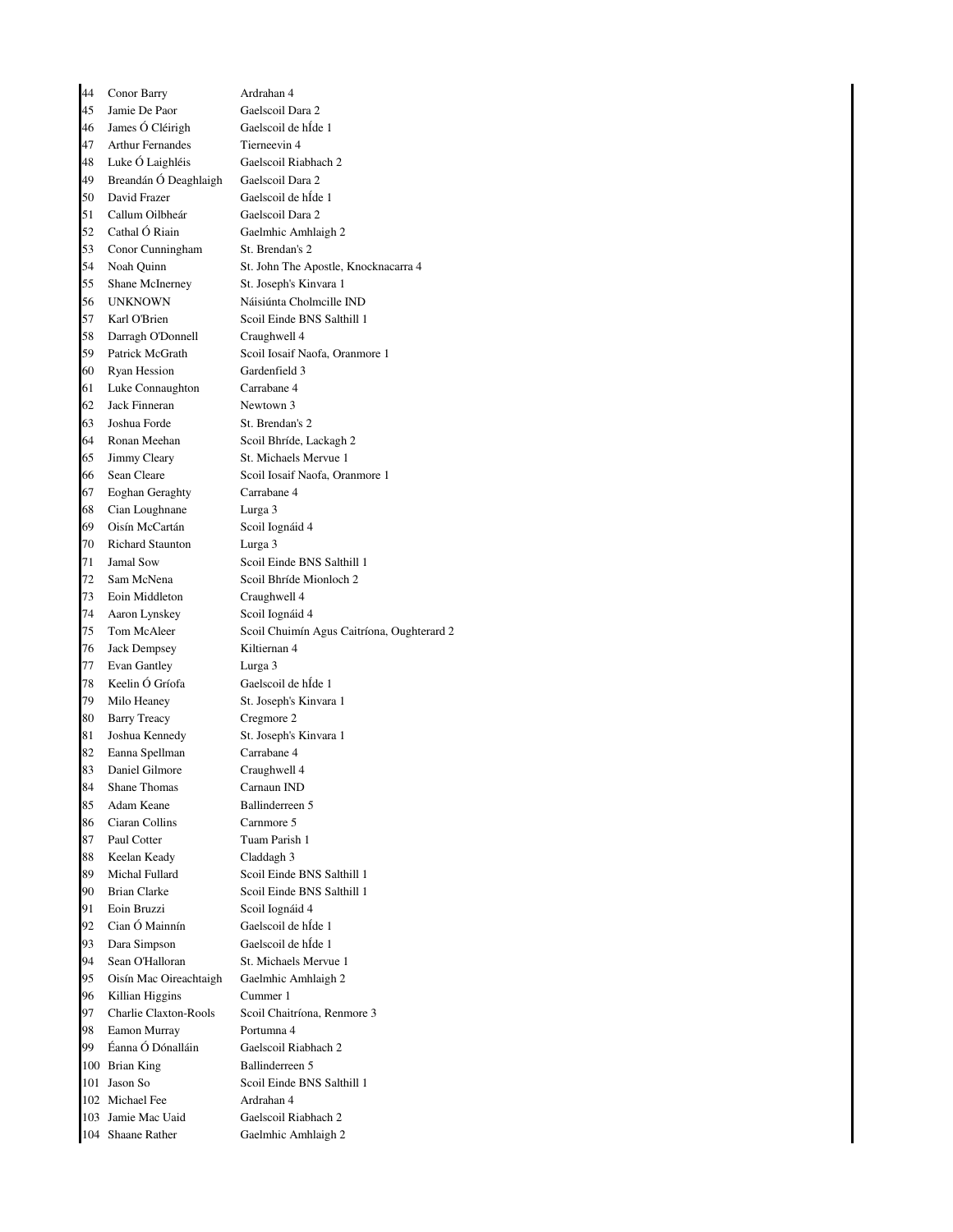| 105 Oran Greaney         | Carnaun 1                            |
|--------------------------|--------------------------------------|
| 106 Robbie Egan          | Carrabane 4                          |
| 107 Jakub Sczowski       | Merlin Woods 2                       |
| 108 Darragh Mac Samhráin | Gaelmhic Amhlaigh 2                  |
| 109 Micheál Mac Eoin     | Scoil Iognáid 4                      |
| 110 Oscar Ó Conchúir     | Gaelmhic Amhlaigh 2                  |
| 111 Lúc De Barra         | Scoil Iognáid 4                      |
| 112 Ryan Ó Ceallacháin   | Gaelscoil de hÍde 1                  |
| 113 Donnacha Bartley     | Ballinderreen 5                      |
| 114 Edie Zhe Yu Xue      | Claddagh 3                           |
| 115 Ben Lynch            | St. John The Apostle, Knocknacarra 4 |
| 116 Cian Vaux            | Gaelmhic Amhlaigh 2                  |
| 117 Andrew Sweeney       | St. Michaels Mervue 1                |
| 118 Liam Ó Ceallaigh     | Gaelscoil Dara 2                     |
| 119 Ronan lynch          | Scoil Einde BNS Salthill 1           |
| 120 Sean Dempsey         | Carrabane 4                          |
| 121 Morgan Waterhouse    | Lurga 3                              |
| 122 AJ Conway            | Lurga 3                              |
| 123 Cillian Lynch        | Scoil Einde BNS Salthill 1           |
| 124 Dara Dalton          | St. John The Apostle, Knocknacarra 4 |
| 125 Mark Meehan          | Ballinderreen 5                      |
| 126 Tómas Gannon         | Ardrahan 4                           |
| 127 Chris Dillon         | St. John The Apostle, Knocknacarra 4 |
| 128 N Murphy 1           | St. John The Apostle, Knocknacarra 4 |
| 129 Milo Cannon          | Ardrahan 4                           |

#### **Galway Primary Schools Cross Country 2019 1st October 2019, Renmore (Rev 001) Senior Girls 1200m FINAL Senior Girls 1200m FINAL**

|    | Pos Name                                        | School/Team                                |                | Pos School/Team              | Score | 1           | $\mathbf{2}$ | 3              | 4      |
|----|-------------------------------------------------|--------------------------------------------|----------------|------------------------------|-------|-------------|--------------|----------------|--------|
|    | Myah Ní Ghallathóir                             | Gaelscoil Iarfhlatha 2                     |                | Ballymana 3                  | 70    | $7^{\circ}$ | 12           | 16             | 35     |
| 2  | Orlaith Mannion                                 | Kiltiernan 1                               | $\overline{c}$ | Gaelscoil Iarfhlatha 2       | 110   | 1           | 15           | 46             | 48     |
| 3  | <b>Aisliong Geaney</b>                          | St. Joseph's Kinvara 2                     | 3              | Ballinderry 2                | 119   | 6           | 25           | 43             | 45     |
| 4  | Caitlin Podmore                                 | Scoil Chuimín Agus Caitríona, Oughterard 3 | $\overline{4}$ | New Inn 1                    | 136   | 9           | 18           | 31             | 78     |
| 5  | Clodagh Fallon                                  | Gardenfield 4                              | 5              | Gaelmhic Amhlaigh 4          | 143   | 21          | 33           | 36             | .53    |
| 6  | Danielle Moynihan                               | Ballinderry 2                              | 6              | Craughwell 6                 | 158   | 14          | 22           | 56             | 66     |
| 17 | Keevagh Barry                                   | Ballymana 3                                | 7              | Cregmore 3                   | 165   | 8           | 23           | 59             | 75     |
| 8  | <b>Ruth Treacy</b>                              | Cregmore 3                                 | 8              | Clonberne 1                  | 175   | 9           | 40           | 62             | 64     |
| 9  | Laoise McGrath                                  | New Inn 1                                  | 9              | St. Joseph's Kinvara 2       | 184   | 3           | 42           | 55             | 84     |
| 19 | Aoibhinn Madden                                 | Clonberne 1                                | 10             | Merlin Woods 3               | 185   | 38          | 39           | 50             | 58     |
| 11 | Lucy Kilroy                                     | Tierneevin 2                               | 11             | Scoil Mhuire, Oranmore 2     | 222   | 32          | 41           | 69             | 80     |
| 12 | Emma O'Donovan                                  | Ballymana 3                                | 12             | Scoil Íde 1                  | 223   | 20          | 47           | 77             | 79     |
| 13 | Sinead Greene                                   | Scoil Ui Cheithearnaigh IND                | 13             | Scoil Iognáid 2              | 281   | 37          | 67           | 85             | 92     |
| 14 | Katelyn Walsh                                   | Craughwell 6                               | 14             | Scoil Chaitríona, Renmore 2  | 288   | 51          | 54           |                | 74 109 |
| 15 | Savanagh Ní Cheallacháin Gaelscoil Iarfhlatha 2 |                                            | 15             | Scoil Mhuire, Clarinbridge 1 | 370   |             |              | 63 100 103 104 |        |
| 16 | Gillian Crowe                                   | Ballymana 3                                |                |                              |       |             |              |                |        |
| 17 | <b>Emily Noone</b>                              | Attymon/Brackloon 3                        |                |                              |       |             |              |                |        |
| 18 | <b>Emily Dillon</b>                             | New Inn 1                                  |                |                              |       |             |              |                |        |
| 19 | Louise Mullen                                   | Attymon/Brackloon 3                        |                |                              |       |             |              |                |        |
| 20 | Aining Zhan                                     | Scoil Íde 1                                |                |                              |       |             |              |                |        |
| 21 | Zainab Rather                                   | Gaelmhic Amhlaigh 4                        |                |                              |       |             |              |                |        |
| 22 | Ciara O'Connor                                  | Craughwell 6                               |                |                              |       |             |              |                |        |
| 23 | Emma Ruane                                      | Cregmore 3                                 |                |                              |       |             |              |                |        |
| 24 | Elisa Jaime-Stapleton                           | Scoil Rois IND                             |                |                              |       |             |              |                |        |
| 25 | Abbi McGrath                                    | Ballinderry 2                              |                |                              |       |             |              |                |        |
| 26 | Sarah Murphy                                    | Cummer 3                                   |                |                              |       |             |              |                |        |
| 27 | Emily Rose Wynne                                | Bullaun 4                                  |                |                              |       |             |              |                |        |
| 28 | Gemma Casserly                                  | Cummer 3                                   |                |                              |       |             |              |                |        |
| 29 | Orla Ní Mhathúna                                | Gaelscoil de hÍde 4                        |                |                              |       |             |              |                |        |

### **Galway Primary Schools Cross Country 2019 1st October 2019, Renmore (Rev 001)**

| Pos            | School/Team                  | <b>Score</b> | 1  | 2  | 3           | 4   |
|----------------|------------------------------|--------------|----|----|-------------|-----|
| $\overline{1}$ | Ballymana 3                  | 70           | 7  | 12 | 16          | 35  |
|                | Gaelscoil Iarfhlatha 2       | 110          | 1  | 15 | 46          | 48  |
| $\frac{2}{3}$  | <b>Ballinderry 2</b>         | 119          | 6  | 25 | 43          | 45  |
| $\overline{4}$ | New Inn 1                    | 136          | 9  | 18 | 31          | 78  |
| 5              | Gaelmhic Amhlaigh 4          | 143          | 21 | 33 | 36          | 53  |
| 6              | Craughwell 6                 | 158          | 14 | 22 | 56          | 66  |
| 7              | Cregmore 3                   | 165          | 8  | 23 | 59          | 75  |
| 8              | Clonberne 1                  | 175          | 9  | 40 | 62          | 64  |
| 9              | St. Joseph's Kinvara 2       | 184          | 3  | 42 | 55          | 84  |
| 10             | Merlin Woods 3               | 185          | 38 | 39 | 50          | 58  |
| 11             | Scoil Mhuire, Oranmore 2     | 222          | 32 | 41 | 69          | 80  |
| 12             | Scoil Íde 1                  | 223          | 20 | 47 | 77          | 79  |
| 13             | Scoil Iognáid 2              | 281          | 37 | 67 | 85          | 92  |
| 14             | Scoil Chaitríona, Renmore 2  | 288          | 51 | 54 | 74          | 109 |
| 15             | Scoil Mhuire, Clarinbridge 1 | 370          | 63 |    | 100 103 104 |     |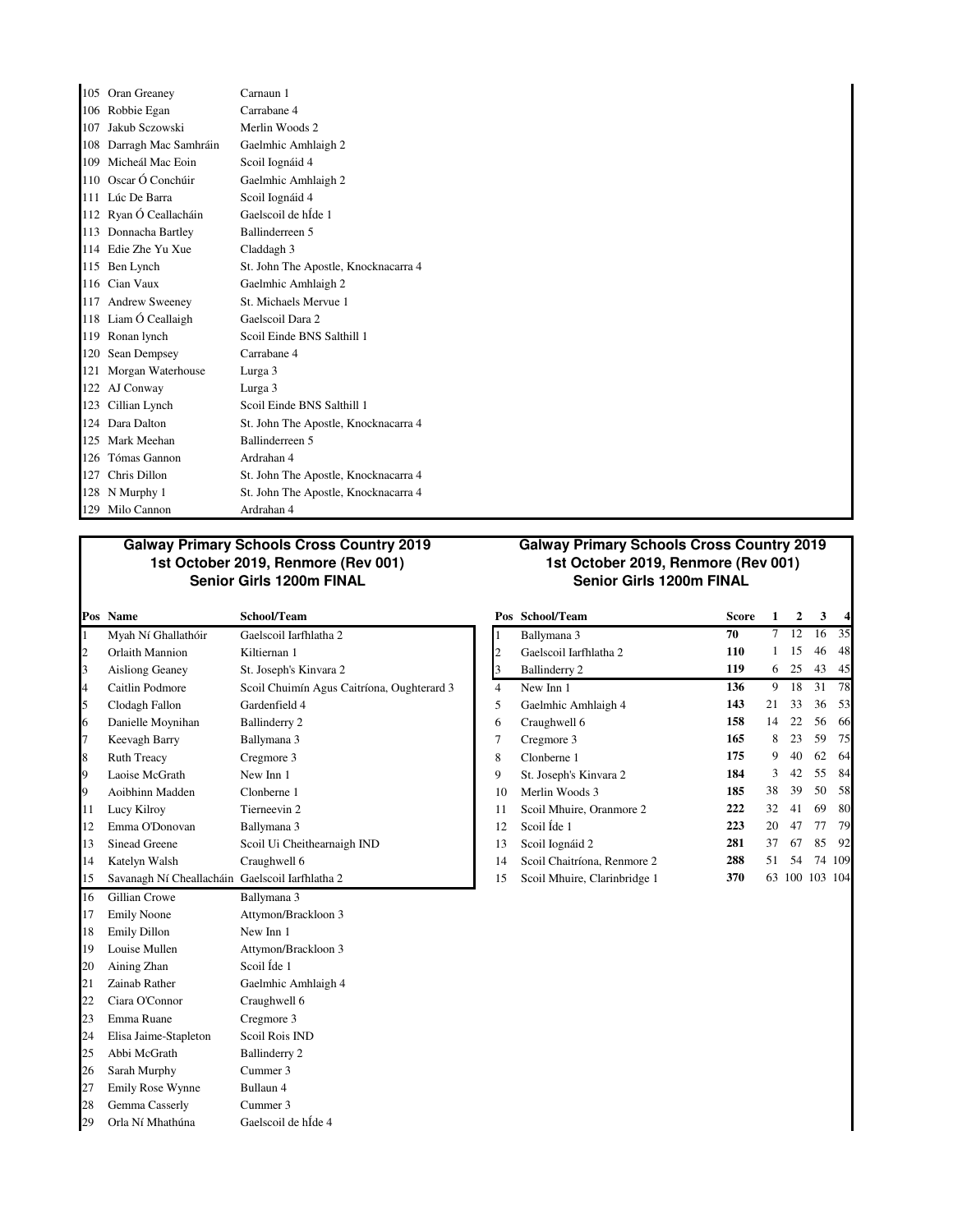| 30 | India Cunniffe                          | Tuam Parish 6                              |
|----|-----------------------------------------|--------------------------------------------|
| 31 | Mary Brigid Cosgrove                    | New Inn 1                                  |
| 32 | Aishling Obasi                          | Scoil Mhuire, Oranmore 2                   |
| 33 | <b>Heather Loomes</b>                   | Gaelmhic Amhlaigh 4                        |
| 34 | <b>Emily Griffin</b>                    | Castlehackett IND                          |
| 35 | Amelie Grogan                           | Ballymana 3                                |
| 36 | Bróna Ní Ghairbhith                     | Gaelmhic Amhlaigh 4                        |
| 37 | Aoibhe Bruzzi                           | Scoil Iognáid 2                            |
| 38 | Tyra Mdlauzo                            | Merlin Woods 3                             |
| 39 | Caoimhe O'Toole                         | Merlin Woods 3                             |
| 40 | Eadaoin Hynes                           | Clonberne 1                                |
| 41 | <b>Holly Conboy</b>                     | Scoil Mhuire, Oranmore 2                   |
| 42 | Lucy Franklin                           | St. Joseph's Kinvara 2                     |
| 43 | Grace Riordan                           | <b>Ballinderry 2</b>                       |
| 44 | Claudia Fitzpatrick                     | Carrabane 3                                |
| 45 | Ava Davey                               | Ballinderry 2                              |
| 46 | Saoirse Hunter                          | Gaelscoil Iarfhlatha 2                     |
| 47 | Eva Boo                                 | Scoil Ide 1                                |
| 48 | Niamh Ní Threasaigh                     | Gaelscoil Iarfhlatha 2                     |
| 49 | <b>Bridget Molloy</b>                   | Scoil Chuimín Agus Caitríona, Oughterard 3 |
| 50 | Victoria Maciesza                       | Merlin Woods 3                             |
| 51 | Lauren Corcoran                         | Scoil Chaitríona, Renmore 2                |
| 52 | Clodagh Burke                           | Lisheenkyle 1                              |
| 53 | Caoimhe Ní Fhaithimhín                  | Gaelmhic Amhlaigh 4                        |
| 54 | Maya Demianiuk                          | Scoil Chaitríona, Renmore 2                |
| 55 | Lucy Piggott                            | St. Joseph's Kinvara 2                     |
| 56 | Lauren Morgan                           | Craughwell 6                               |
| 57 | Katie O'Toole                           | Ballinderreen 4                            |
| 58 | Zoe Power                               | Merlin Woods 3                             |
| 59 | Rhona Connolly                          | Cregmore 3                                 |
| 60 | Kara O'Neill                            | Carnaun 4                                  |
| 61 | Erin Fahy                               | Kiltiernan 1                               |
| 62 | Caoimhe Phelan                          | Clonberne 1                                |
| 63 | Evie Ryan                               | Scoil Mhuire, Clarinbridge 1               |
| 64 | Casey Flynn                             | Clonberne 1                                |
| 65 | Sarah Ní Bhloscaidh                     | Gaelscoil de hÍde 4                        |
| 66 | Claudia McGuinness                      | Craughwell 6                               |
| 67 | Hannah Ní Choinceannain Scoil Iognáid 2 |                                            |
| 68 | Niamh Ní Bhriain                        | Gaelmhic Amhlaigh 4                        |
| 69 | Ava Mullins                             | Scoil Mhuire, Oranmore 2                   |
| 70 | Amelie Bocquet                          | <b>Ballyglass 2</b>                        |
| 71 | <b>Beth Crowe</b>                       | Ballymana 3                                |
| 72 | Keely Grogan                            | Ballymana 3                                |
| 73 | Anna Ní Ruairc                          | Gaelscoil Iarfhlatha 2                     |
| 74 | Emma O'Toole                            | Scoil Chaitríona, Renmore 2                |
| 75 | Isobelle Conroy                         | Cregmore 3                                 |
| 76 | Roisin Cahill                           | Ardrahan 2                                 |
| 77 | Sophie Foley                            | Scoil Íde 1                                |
| 78 | Heather Kenny                           | New Inn 1                                  |
| 79 | Alyssa Salvo                            | Scoil Íde 1                                |
| 80 | Cara Cormican                           | Scoil Mhuire, Oranmore 2                   |
| 81 | Maraya Rayvova                          | Scoil Mhuire 1                             |
| 82 | Margaritte Mckeown                      | Scoil Íde 1                                |
| 83 | Chloe Keane                             | Craughwell 6                               |
| 84 | Róisín Mitchell Ward                    | St. Joseph's Kinvara 2                     |
| 85 | Eileanar Nic An Traoi                   | Scoil Iognáid 2                            |
| 86 | Jodie Butler                            | <b>Ballinderry 2</b>                       |
| 87 | Sylwia Bandura                          | Merlin Woods 3                             |
| 88 | Mizraim Regueira Silva                  | St. Joseph's Kinvara 2                     |
| 89 | Lorna Costello                          | Clonberne 1                                |
| 90 | Alanna Clancy                           | Craughwell 6                               |
|    |                                         |                                            |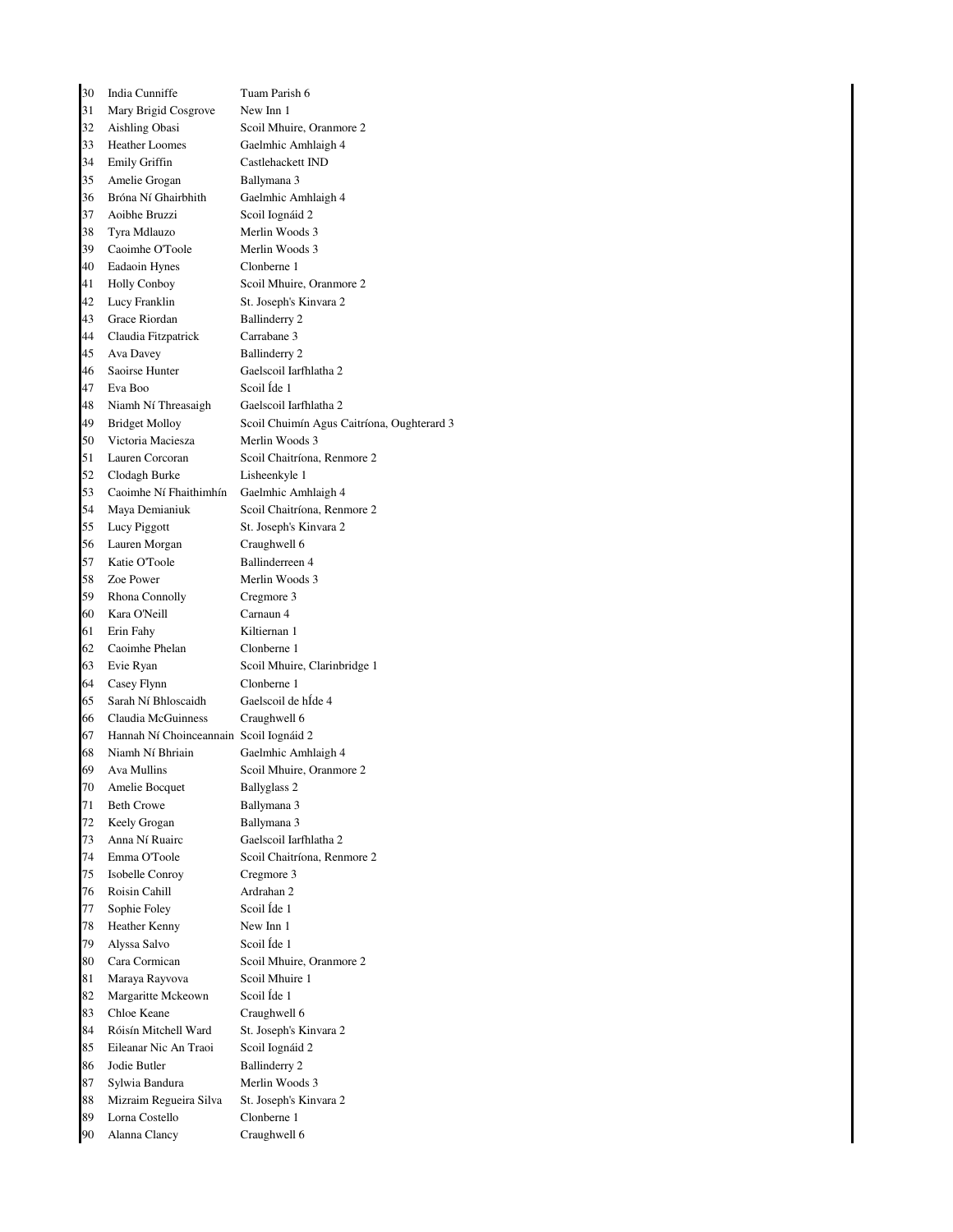| 91  | Ruby McHugh          | Cregmore 3                           |
|-----|----------------------|--------------------------------------|
| 92  | Louisa Ní Eosaigh    | Scoil Iognáid 2                      |
| 93  | Jessica Hynes        | New Inn 1                            |
| 94  | Ava Ní Artaigh       | Gaelmhic Amhlaigh 4                  |
| 95  | Saoirse Kilkelly     | St. Joseph's Kinvara 2               |
| 96  | Eimear Ní Dhomsaigh  | Náisiúnta Cholmcille IND             |
| 97  | Ava Coen             | Scoil Mhuire, Oranmore 2             |
| 98  | Shauna Flanagan      | Clonberne 1                          |
| 99  | Ciara Bruzzi         | Scoil Iognáid 2                      |
| 100 | Niamh Kilgannon      | Scoil Mhuire, Clarinbridge 1         |
| 101 | <b>Willow Davitt</b> | Scoil Mhuire, Oranmore 2             |
| 102 | Alicja Bandura       | Merlin Woods 3                       |
| 103 | Emma Egan            | Scoil Mhuire, Clarinbridge 1         |
| 104 | Isobel Whyte         | Scoil Mhuire, Clarinbridge 1         |
| 105 | Kate Lally           | St. John The Apostle, Knocknacarra 3 |
| 106 | Aoibheann Donohue    | New Inn 1                            |
| 107 | Ella Faherty         | St. John The Apostle, Knocknacarra 3 |
| 108 | Rubaí Ní Fhloinn     | Scoil Iognáid 2                      |
| 109 | Isabelle Hynes       | Scoil Chaitríona, Renmore 2          |
| 110 | Leah Costello Hynes  | Scoil Chaitríona, Renmore 2          |
|     | 111 Amy O'Toole      | Scoil Chaitríona, Renmore 2          |

# **Galway Primary Schools Cross Country 2019 1st October 2019, Renmore (Rev 001)**

|    | Pos Name                | School/Team                                |                | Pos School/Team                | <b>Score</b> | $\mathbf{1}$ | $\overline{2}$ | 3          | 4      |
|----|-------------------------|--------------------------------------------|----------------|--------------------------------|--------------|--------------|----------------|------------|--------|
| 1  | Enda Keane              | St. Oliver Plunkett, Kilkerrin IND         | L              | Scoil Iosaif Naofa, Oranmore 2 | 87           | 8            | 15             | 28         | 36     |
| 2  | Cian Halligan           | Tuam Parish 2                              | $\overline{c}$ | Carrabane 2                    | 108          | 19           | 20             | 27         | 42     |
| 3  | Shane Mac Samhráin      | Gaelmhic Amhlaigh 3                        | 3              | Gaelmhic Amhlaigh 3            | 133          | 3            | 37             | 43         | 50     |
| 4  | Shane Meagher           | Claddagh 4                                 | $\overline{4}$ | Tierneevin 3                   | 202          | 24           | 33             | 64         | 81     |
| 5  | Ronan Hogan             | Athenry Boys 2                             | 5              | Scoil Iognáid 1                | 237          | 40           | 47             | 67         | 83     |
| 6  | Patrick Flynn           | Scoil Mhuire Naofa 1                       | 6              | Ballinderry 4                  | 244          | 18           | 71             | 77         | 78     |
| 7  | Philip O'Connor         | Lurga 2                                    | $\overline{7}$ | Scoil Einde BNS Salthill 2     | 256          | 23           | 65             |            | 66 102 |
| 8  | <b>Stephen Ruane</b>    | Scoil Iosaif Naofa, Oranmore 2             | 8              | New Inn 2                      | 260          | 51           | 52             | 73         | - 84   |
| 9  | Eoin Morgan             | Kilcroan 1                                 | 9              | Killeeneen 3                   | 269          | 22           | 46             |            | 93 108 |
| 10 | Kyle Delaney            | Brierfield NS 1                            | 10             | Annagh Hill 1                  | 281          | 35           | 49             |            | 97 100 |
| 11 | Oisín Glynn             | Lurga 2                                    | 11             | Gaelscoil Riada 4              | 302          | 45           | 76             |            | 90 91  |
| 12 | Keelin Moorehead        | Craughwell 7                               | 12             | Gaelscoil Dara 3               | 311          | 17           |                | 80 101 113 |        |
| 13 | Jonathan O'Domhnalláin  | Gaelscoil Iarfhlatha 1                     | 13             | St. Joseph's Kinvara 4         | 314          | 44           | 85             | 87         | - 98   |
| 14 | Ross Mitchell           | Gardenfield 1                              | 14             | Scoil Bhríde, Lackagh 3        | 318          | 32           | 88             |            | 95 103 |
| 15 | Stephen Caulfield       | Scoil Iosaif Naofa, Oranmore 2             | 15             | Gaelscoil de hÍde 2            | 338          | 41           |                | 75 110 112 |        |
| 16 | Darragh Fahy            | Bullaun <sub>2</sub>                       | 16             | St. Michael's Mervue 2         | 381          | 48           |                | 92 118 123 |        |
| 17 | Riley Mac Stíbhín       | Gaelscoil Dara 3                           |                |                                |              |              |                |            |        |
| 18 | Killian Joyce           | Ballinderry 4                              |                |                                |              |              |                |            |        |
| 19 | Louis Keary             | Carrabane 2                                |                |                                |              |              |                |            |        |
| 20 | Cian Connaughton        | Carrabane 2                                |                |                                |              |              |                |            |        |
| 21 | Setanta Martin          | Scoil Chuimín Agus Caitríona, Oughterard 4 |                |                                |              |              |                |            |        |
| 22 | Ronan Murphy            | Killeeneen 3                               |                |                                |              |              |                |            |        |
| 23 | Joe Colleran            | Scoil Einde BNS Salthill 2                 |                |                                |              |              |                |            |        |
| 24 | <b>Joel Fairweather</b> | Tierneevin 3                               |                |                                |              |              |                |            |        |
| 25 | <b>Rafsan Safonov</b>   | Merlin Woods 1                             |                |                                |              |              |                |            |        |
| 26 | Shane Duffy             | Cooloo IND                                 |                |                                |              |              |                |            |        |
| 27 | Alex O'Grady            | Carrabane 2                                |                |                                |              |              |                |            |        |
| 28 | Daniel Gilbert          | Scoil Iosaif Naofa, Oranmore 2             |                |                                |              |              |                |            |        |
| 29 | Eoghan Mulleady         | Esker 4                                    |                |                                |              |              |                |            |        |
| 30 | Oisín Maher             | Scoil Mhuire 2                             |                |                                |              |              |                |            |        |
| 31 | Éanna McDonagh          | Newcastle Athenry 4                        |                |                                |              |              |                |            |        |
| 32 | Michael McNicholas      | Scoil Bhríde, Lackagh 3                    |                |                                |              |              |                |            |        |
| 33 | Ronan Maher             | Tierneevin 3                               |                |                                |              |              |                |            |        |

#### **Galway Primary Schools Cross Country 2019 1st October 2019, Renmore (Rev 001)** Senior Boys 1200m FINAL

| Pos            | School/Team                    | Score | 1  | $\mathbf{2}$ | 3   | 4      |
|----------------|--------------------------------|-------|----|--------------|-----|--------|
| $\mathbf{1}$   | Scoil Iosaif Naofa, Oranmore 2 | 87    | 8  | 15           | 28  | 36     |
| $\overline{c}$ | Carrabane 2                    | 108   | 19 | 20           | 27  | 42     |
| 3              | Gaelmhic Amhlaigh 3            | 133   | 3  | 37           | 43  | 50     |
| 4              | Tierneevin 3                   | 202   | 24 | 33           | 64  | 81     |
| 5              | Scoil Iognáid 1                | 237   | 40 | 47           | 67  | 83     |
| 6              | Ballinderry 4                  | 244   | 18 | 71           | 77  | 78     |
| 7              | Scoil Einde BNS Salthill 2     | 256   | 23 | 65           |     | 66 102 |
| 8              | New Inn 2                      | 260   | 51 | 52           | 73  | 84     |
| 9              | Killeeneen 3                   | 269   | 22 | 46           | 93  | 108    |
| 10             | Annagh Hill 1                  | 281   | 35 | 49           | 97  | 100    |
| 11             | Gaelscoil Riada 4              | 302   | 45 | 76           | 90  | 91     |
| 12             | Gaelscoil Dara 3               | 311   | 17 | 80           | 101 | 113    |
| 13             | St. Joseph's Kinvara 4         | 314   | 44 | 85           | 87  | 98     |
| 14             | Scoil Bhríde, Lackagh 3        | 318   | 32 | 88           | 95  | 103    |
| 15             | Gaelscoil de hÍde 2            | 338   | 41 | 75           | 110 | 112    |
| 16             | St. Michael's Mervue 2         | 381   | 48 | 92           | 118 | 123    |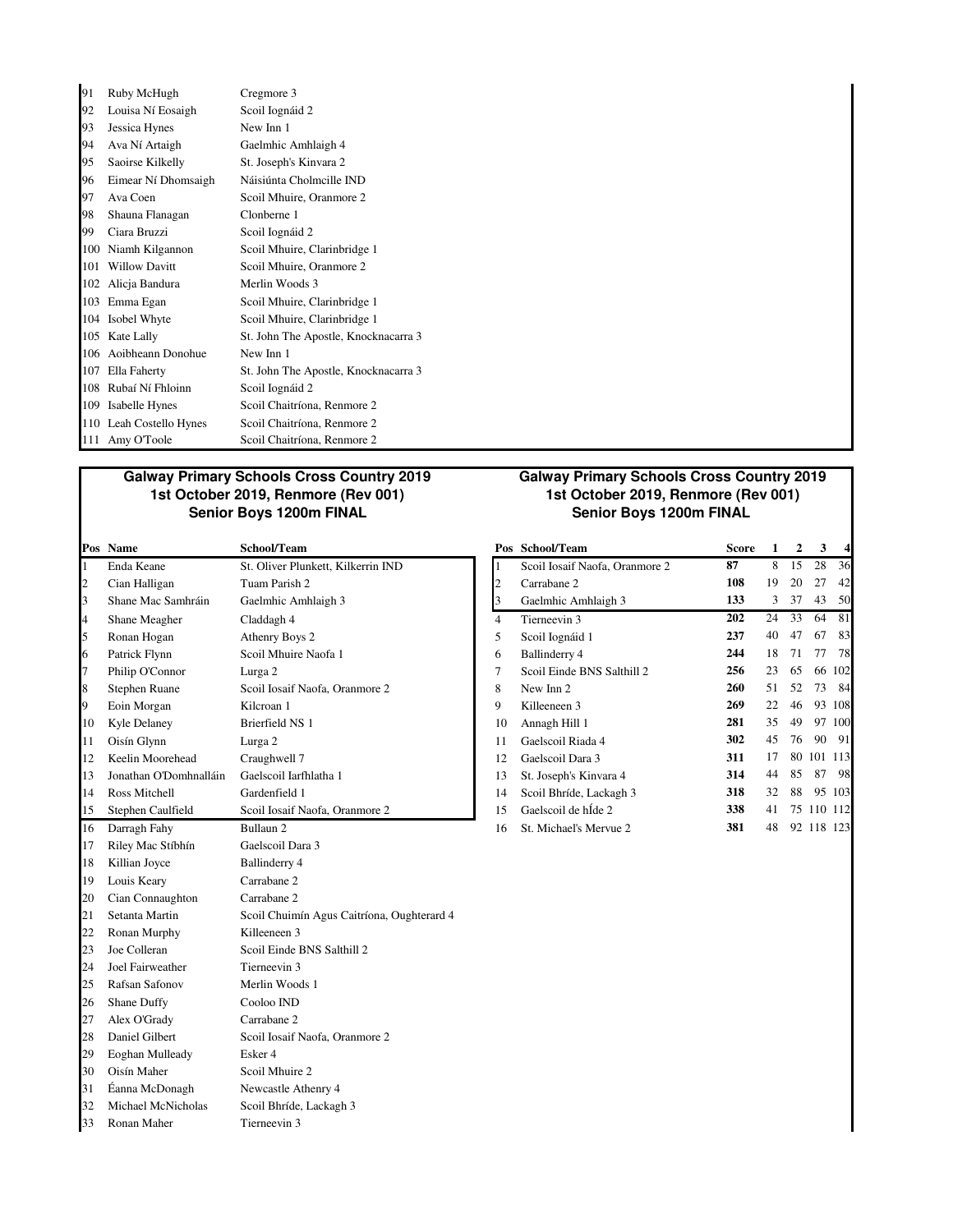| 34 | Matthew O'Neill                         | Carnaun 3                                  |
|----|-----------------------------------------|--------------------------------------------|
| 35 | Joshua Kearns-Conroy                    | Annagh Hill 1                              |
| 36 | Sean Martyn                             | Scoil Iosaif Naofa, Oranmore 2             |
| 37 | Maitiú Ó Murchú                         | Gaelmhic Amhlaigh 3                        |
| 38 | James McDonagh                          | Tuam Parish IND                            |
| 39 | Dylan O'Higgins                         | Bullaun <sub>2</sub>                       |
| 40 | Conchúr Ó Ciaragáin                     | Scoil Iognáid 1                            |
| 41 | Matthew Ó Fiúra                         | Gaelscoil de hÍde 2                        |
| 42 | <b>Thomas Gallagher</b>                 | Carrabane 2                                |
| 43 | Rory Dixon                              | Gaelmhic Amhlaigh 3                        |
| 44 | Micquies Regueira Silva                 | St. Joseph's Kinvara 4                     |
| 45 | Senan Mac Dómhnaill                     | Gaelscoil Riada 4                          |
| 46 | Luke O'Sullivan                         | Killeeneen 3                               |
| 47 | Seaic De Barra                          | Scoil Iognáid 1                            |
| 48 | Kieran McDonagh                         | St. Michael's Mervue 2                     |
| 49 | Cormac Furey                            | Annagh Hill 1                              |
| 50 | Daithí Ó Cearra                         | Gaelmhic Amhlaigh 3                        |
| 51 | Jamie Noone                             | New Inn 2                                  |
| 52 | Shane Earls                             | New Inn 2                                  |
| 53 | Daniel Lydon                            | <b>Ballymacward IND</b>                    |
| 54 | Conor Kennedy                           | Kilcroan 1                                 |
| 55 | Seán McVeigh                            | Scoil Mhuire, Clarinbridge 3               |
| 56 | Phillip Walsh                           | Carrabane 2                                |
| 57 | Evan Collins                            | Cregmore 4                                 |
| 58 | Jack Madden                             | Lisheenkyle 2                              |
| 59 | Dylan Rabbitte                          | Carnmore 3                                 |
| 60 | Tom Clancy                              | Scoil Bhríde Mionloch 3                    |
| 61 | Matthew Casey                           | Cregmore 4                                 |
| 62 | Liam O'Donnell                          | Scoil Iosaif Naofa, Oranmore 2             |
| 63 | Liam Ó Meara                            | Scoil Bhríde Mionloch 3                    |
| 64 | Diarmuid Nolan                          | Tierneevin 3                               |
| 65 | Dara Comer Byrne                        | Scoil Einde BNS Salthill 2                 |
| 66 | Patrick murray                          | Scoil Einde BNS Salthill 2                 |
| 67 | Micheál Ó Muineacháin                   | Scoil Iognáid 1                            |
| 68 | Tomás Higgins                           | Claregalway 3                              |
| 69 | Killian Wall                            | St. Patrick's 2                            |
| 70 | Darren Warde                            | <b>Bullaun IND</b>                         |
| 71 | Isaac Costello                          | Ballinderry 4                              |
| 72 | James Ó Moracháin                       | Gaelmhic Amhlaigh 3                        |
| 73 | Simon McGuinness                        | New Inn 2                                  |
| 74 | Iarla Callanan                          | Kiltiernan 2                               |
| 75 | James Ó Maolmhuaidh                     | Gaelscoil de hÍde 2                        |
| 76 | Enda ó murchú                           | Gaelscoil Riada 4                          |
| 77 | Joey Reynolds                           | Ballinderry 4                              |
| 78 | Seán Folan                              | <b>Ballinderry 4</b>                       |
| 79 | Daithi McCearra                         | Scoil Iosaif Naofa, Oranmore 2             |
| 80 | Adam Ó Flannabhra                       | Gaelscoil Dara 3                           |
| 81 | Liam Linnane                            | Tierneevin 3                               |
| 82 | James Gibney                            | Scoil Chuimín Agus Caitríona, Oughterard 4 |
| 83 | Paddy Ó Cuinneagáin Mac Scoil Iognáid 1 |                                            |
| 84 | Niall Holland                           | New Inn 2                                  |
| 85 | Seán Gallagher                          | St. Joseph's Kinvara 4                     |
| 86 | Pádraig Ó Máille                        | Scoil Iognáid 1                            |
| 87 | Alex Danjou                             | St. Joseph's Kinvara 4                     |
| 88 | Cillian Clarke                          | Scoil Bhríde, Lackagh 3                    |
| 89 | Stephen Martyn                          | Sylane 1                                   |
| 90 | Ethan ó mistéil                         | Gaelscoil Riada 4                          |
| 91 | Daniel ó Muirggheasa                    | Gaelscoil Riada 4                          |
| 92 | Darragh Finnerty                        | St. Michael's Mervue 2                     |
| 93 | Ben Cloonan                             | Killeeneen 3                               |
| 94 | Daithí Mac Giollaráin                   | Scoil Iognáid 1                            |